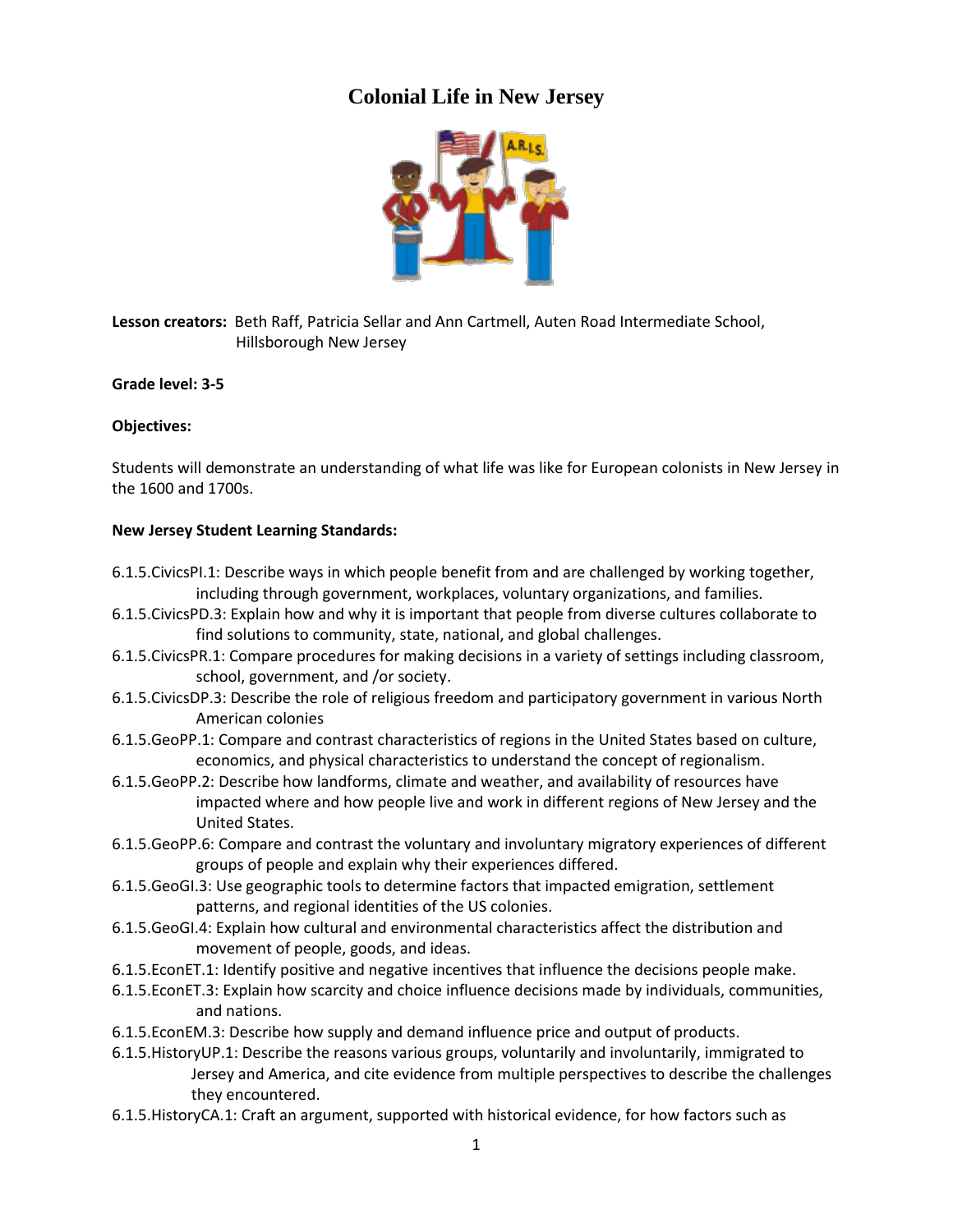demographics (e.g., race, gender, religion, and economic status) affected social, economic, and political opportunities during the Colonial era.

### **Common Core ELA Standards:**

- RI.4.2 Determine the main idea of a text and explain how it is supported by key details; summarize the text.
- RI.4.3 Explain…ideas or concepts in a historical…text
- RI.4.4 Determine the meaning of general academic and domain-specific words or phrases in a text
- RI.4.9 Integrate information from two texts on the same topic in order to write or speak about the subject knowledgeably.
- RI.4.10 Read and comprehend informational texts…
- W.4.2 Write informative/explanatory texts to examine a topic and convey ideas and information clearly
- W.4.4 Produce clear and coherent writing in which the development and organization are appropriate to task, purpose and audience
- W.4.7 Conduct short research project that builds knowledge through investigation of different aspects of a topic
- W.4.9 Draw evidence from ...informational texts to support analysis, reflection and research
- SL.4.1 Engage effectively in a range of collaborative discussions (one-on-one…)
- SL.4.2 Paraphrase …information presented in diverse media,…including orally

### **Focus Questions:**

Why do people move to other places?

- Who were the settlers, where did they come from and where did they settle?
- Why did Europeans leave their homes to settle in America in the 1600-1700s?
- What were the opportunity costs?
- Why did the colonists choose to settle where they did?

Where did European settlers build their farms, homes and towns? (Maps)

- Dutch in Bergen along west bank of Hudson River, 1660
- Swedes in South Jersey
- English Quakers along the Delaware River
- Compare settlement in NJ with that in New England and Virginia

What were the British colonies in America like in the 1770s?

- What is a colony?
- Why were colonies beneficial to the mother country?
- How do you start a new life?
- What was colonial life like in the North American colonies?
- How did life in the North American colonies differ from life in Europe?
- Who didn't have freedom?
- What does self-sufficient mean?
- What was in indentured servant?
- Why did we have slaves in colonial America?
- Compare the lives of slaves, indentured servants, and apprentices in British colonial North America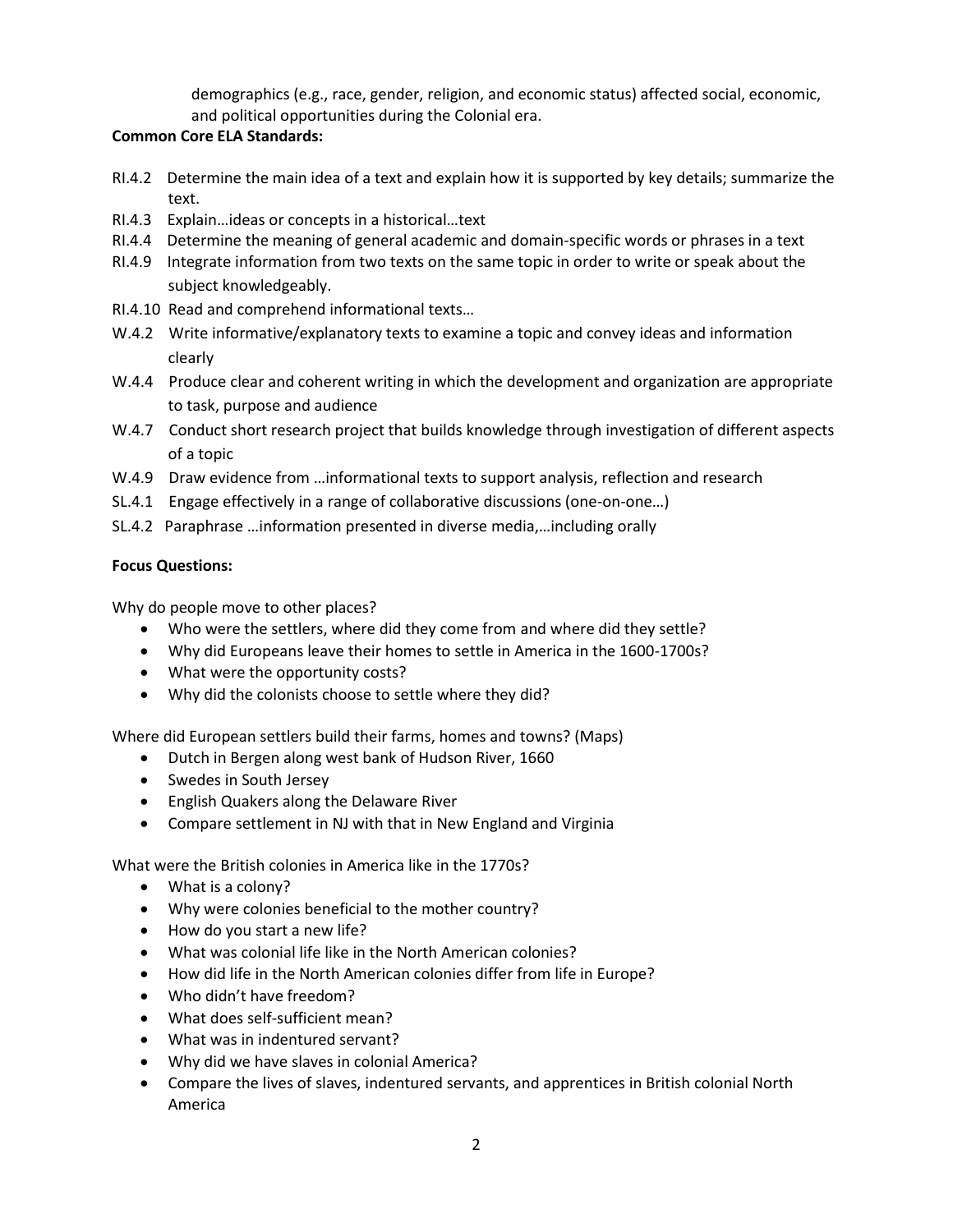How did life in colonial times differ from life today? **Supplementary Resources:** 



- *…If you lived in Colonial Times (Ann McGovern)*
- *Voices of Colonial New Jersey* (National Geographic)
- *Colonial Life* (Children's Press)
- *Colonial America* (Capstone Press)(Students can choose several endings.)
- *Outrageous Women of Colonial America (*Furbee--(Jossey-Bass)
- *We the People: The Citizen and the Constitution*, Lesson 1 (Center for Civic Education, 2011)

### **Activities/Procedures:**

- 1. Students create a map of colonial New Jersey. Students locate some of the early settlements on the map (handout 1) and color code approximate regions where different European settlers lived (Swedes, Dutch, French, British Protestants, Quakers, French Protestants (Huguenots)). For information on New Sweden go to [https://libraries.psu.edu/about/collections/unearthing-past](https://libraries.psu.edu/about/collections/unearthing-past-student-research-pennsylvania-history/new-sweden-brief-history)[student-research-pennsylvania-history/new-sweden-brief-history](https://libraries.psu.edu/about/collections/unearthing-past-student-research-pennsylvania-history/new-sweden-brief-history)
- 2. Students divide into groups and use graphic charts (handout 2) to explain the economic, religious, or other reasons for Europeans immigrating to New Jersey and America in the 1600-1700s, and describe the challenges they encountered.
	- Many early colonists came to America primarily to earn money by trading with the Native Americans for their furs. Later, when word spread of the bounty of the wide expanse and natural resources in America, many came to earn their living by farming. Land in Europe by limited and owned only by wealthy people. America was a very large place compared to most countries in Europe.
	- Economic reasons. There was space in America for people to settle and own land. In Europe only the rich could afford to buy land. Land in America was cheap.
	- Other European colonists settled in America because they were not allowed to practice their religious beliefs in Holland, France, Britain or other European countries.
- 3. Research life in colonial New Jersey for children, Native Americans, women, slaves, indentured servants and prepare a comparison chart (handout 3) about the level of freedom, and the ability to earn income, travel, and to own property.
	- Most settlers were self-sufficient farmers. They meant that they grew and made everything that they needed: food, clothing, tools, household goods. Some had indentured servants to help them. In the southern colonies some people had large plantations with hundreds of slaves. African people had been brought to work as slaves. By 1775 there were half a million African slaves in North America (20% of the total population of 2.5 million).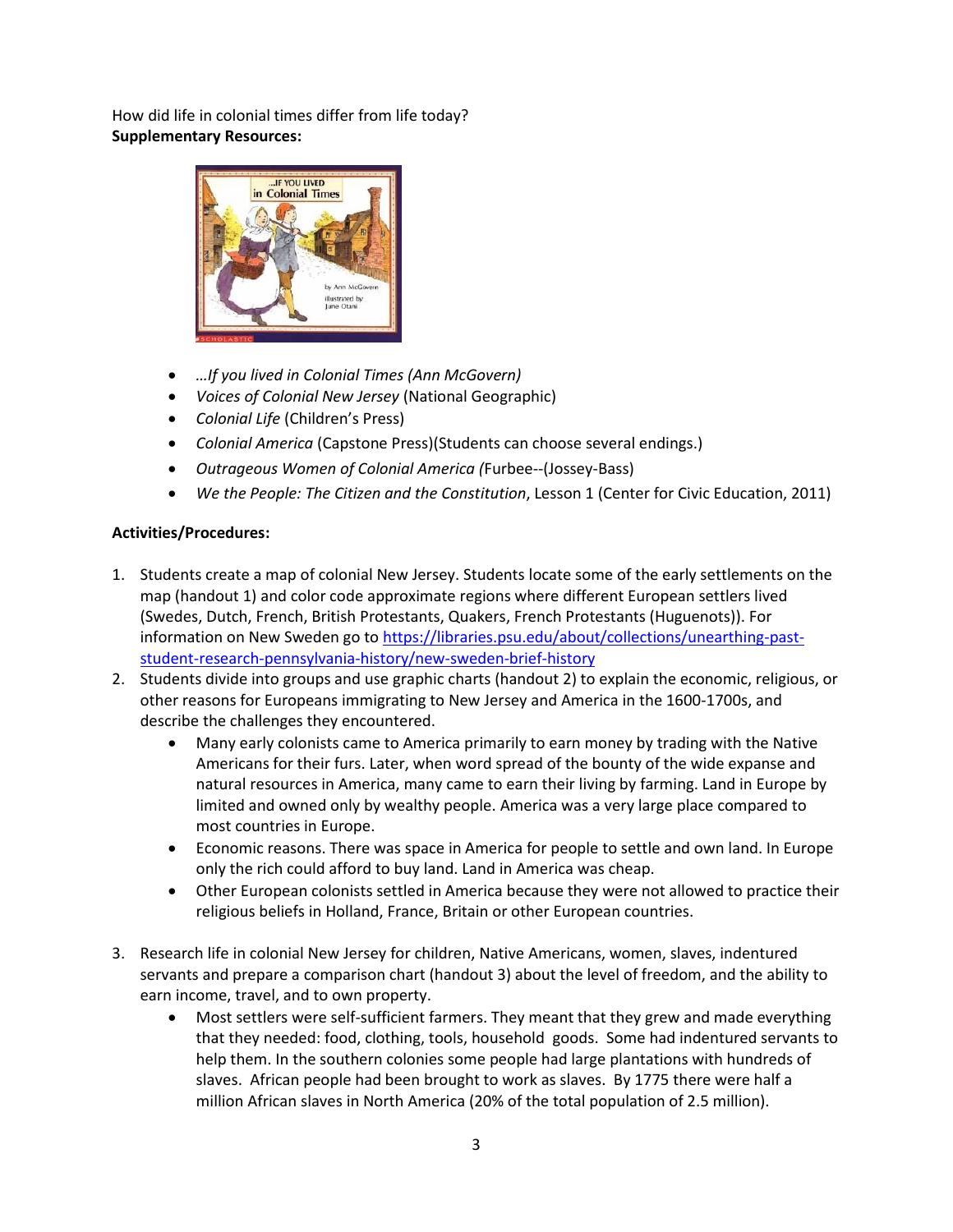- An indentured servant was a colonist who didn't have the money to pay for his voyage to America had someone else pay those costs and then he had to work for that person for a period of years, usually 5-7, and then was free to do as he pleased.
- A slave was a colonist who was brought here against his or her will to work on a plantation, small farm or in a city, without wages but with room and board. According to the 1790 census, there were 11,423 slaves in New Jersey, out of a population of 184,139 people. Slaves were 6.2% of the colonial population in New Jersey,
- 4. Celebrate Colonial Day—after reading about colonial times, have students dress and act as colonists in New Jersey. Each student can be given a different role: e.g., blacksmith, barber, tanner, hunter, farmer, etc. Students will take a walk in the footsteps of a colonial person and be exposed to various aspects of colonial life. Some suggestions include:
	- Colonial Tavern
	- Colonial Games
	- Quill & Ink
	- Native American Wampum Bracelets
	- Colonial Dancing
	- Colonial Music

Attached are Handout 4: Costume Ideas for Colonial Times; Handout 5: Colonial Day Sample Schedule; Handout 6: Planning Schedule for Colonial Day; and Handout 7: Colonial Day Vendors.

#### **Assessment**

- 1. Write a letter from a colonist to the family or a friend back in Europe, describing what life was like in colonial New Jersey, and whether it was better or worse than the country they left.
- 2. Group Wordle/Tagul
- 3. Illustration
- 4. Storyboard That (website for creating cartoon-like storyboards) http://www.storyboardthat.com/
- 5. Thank you notes
- 6. Poll of Likes/Dislikes
- 7. Acrostic Poems
- 8. Top Ten List
- 9. Class Discussion

### **Extension**

There are many houses, churches and other buildings from the colonial period still standing in New Jersey. Visit or research information about East Jersey Olde Town Village, a reconstructed colonial village in Piscataway [\(https://visitnj.org/nj-historic-sites-memorials/east-jersey-old-town-village\)](https://visitnj.org/nj-historic-sites-memorials/east-jersey-old-town-village)*,* or an historic building in your town or elsewhere in New Jersey from the 1630s-1770s. Go to http://en.wikipedia.org/wiki/List of the oldest buildings in New Jersey#Colonial era for information about many colonial buildings in New Jersey. Have students prepare a short presentation about the colonial buildings to the class.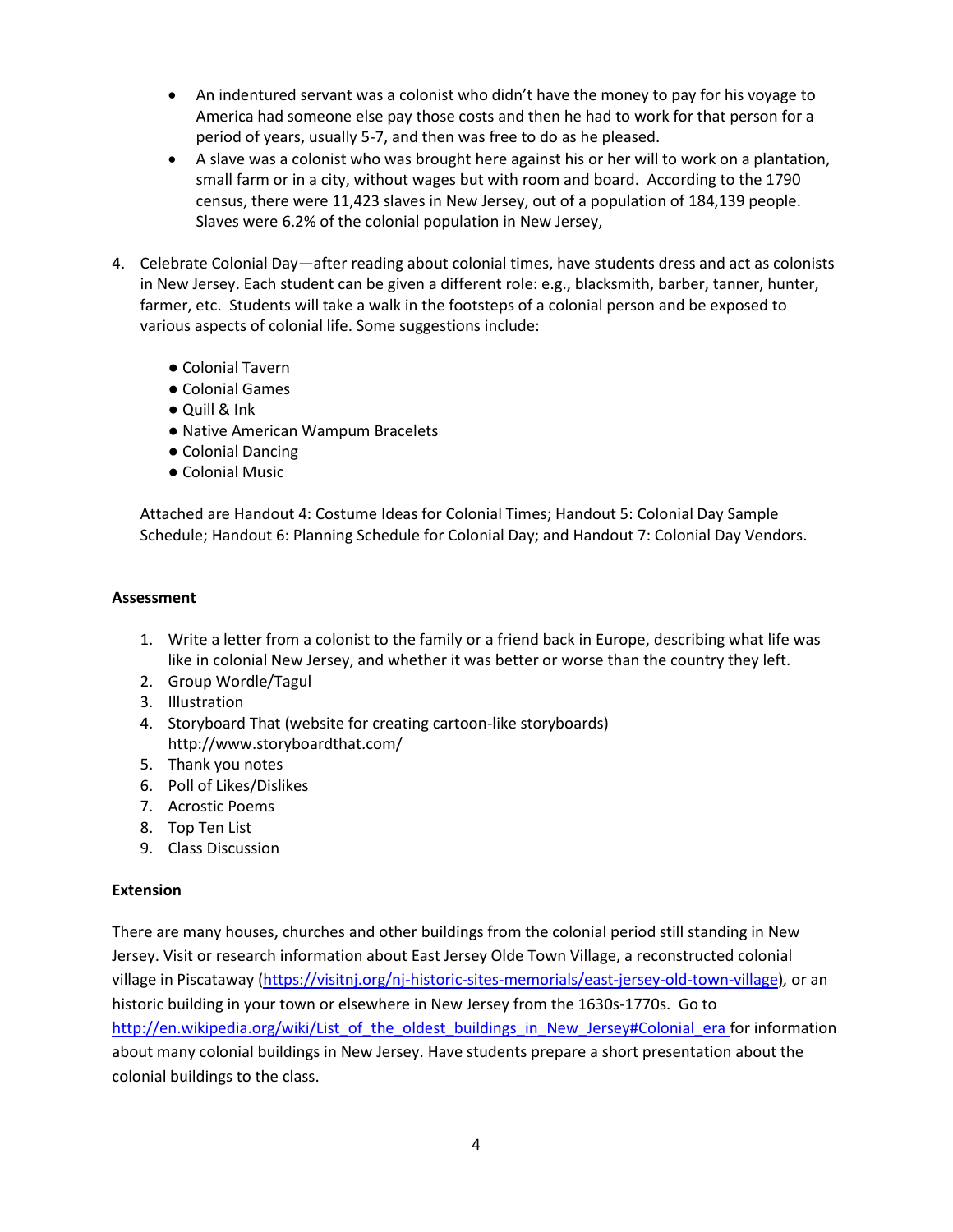

Handout 1: where did early colonists settle in New Jersey?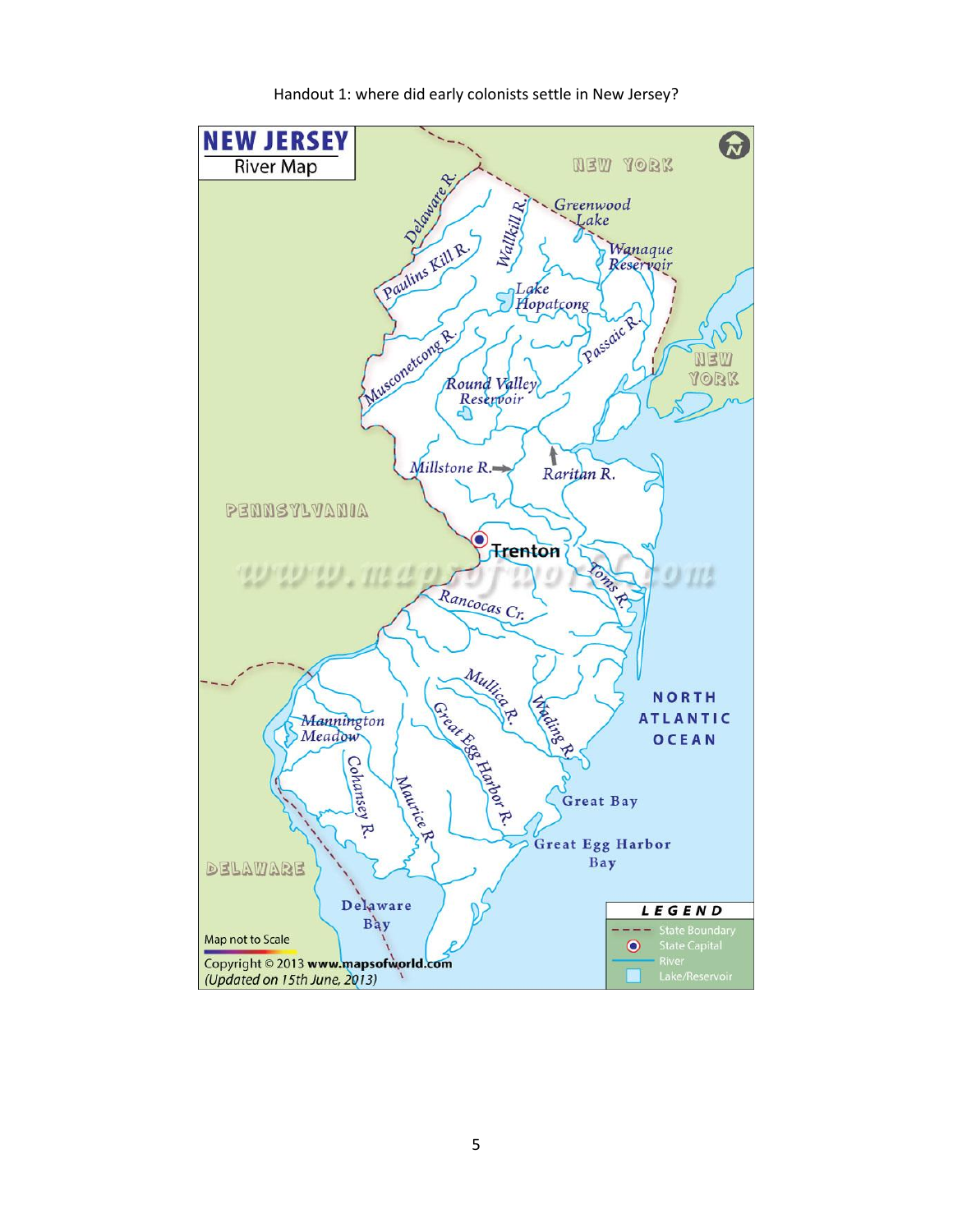## **Handout 2: Why did people come to the North American colonies in the 1600and 1700s?**

|                            | <b>Religious</b> | Economic | Other |
|----------------------------|------------------|----------|-------|
| <b>Swedes</b>              |                  |          |       |
|                            |                  |          |       |
|                            |                  |          |       |
|                            |                  |          |       |
|                            |                  |          |       |
| <b>Dutch</b>               |                  |          |       |
|                            |                  |          |       |
|                            |                  |          |       |
|                            |                  |          |       |
|                            |                  |          |       |
|                            |                  |          |       |
| <b>English Protestants</b> |                  |          |       |
|                            |                  |          |       |
|                            |                  |          |       |
|                            |                  |          |       |
|                            |                  |          |       |
| Quakers                    |                  |          |       |
|                            |                  |          |       |
|                            |                  |          |       |
|                            |                  |          |       |
|                            |                  |          |       |
| <b>French Protestants</b>  |                  |          |       |
|                            |                  |          |       |
|                            |                  |          |       |
|                            |                  |          |       |
|                            |                  |          |       |
|                            |                  |          |       |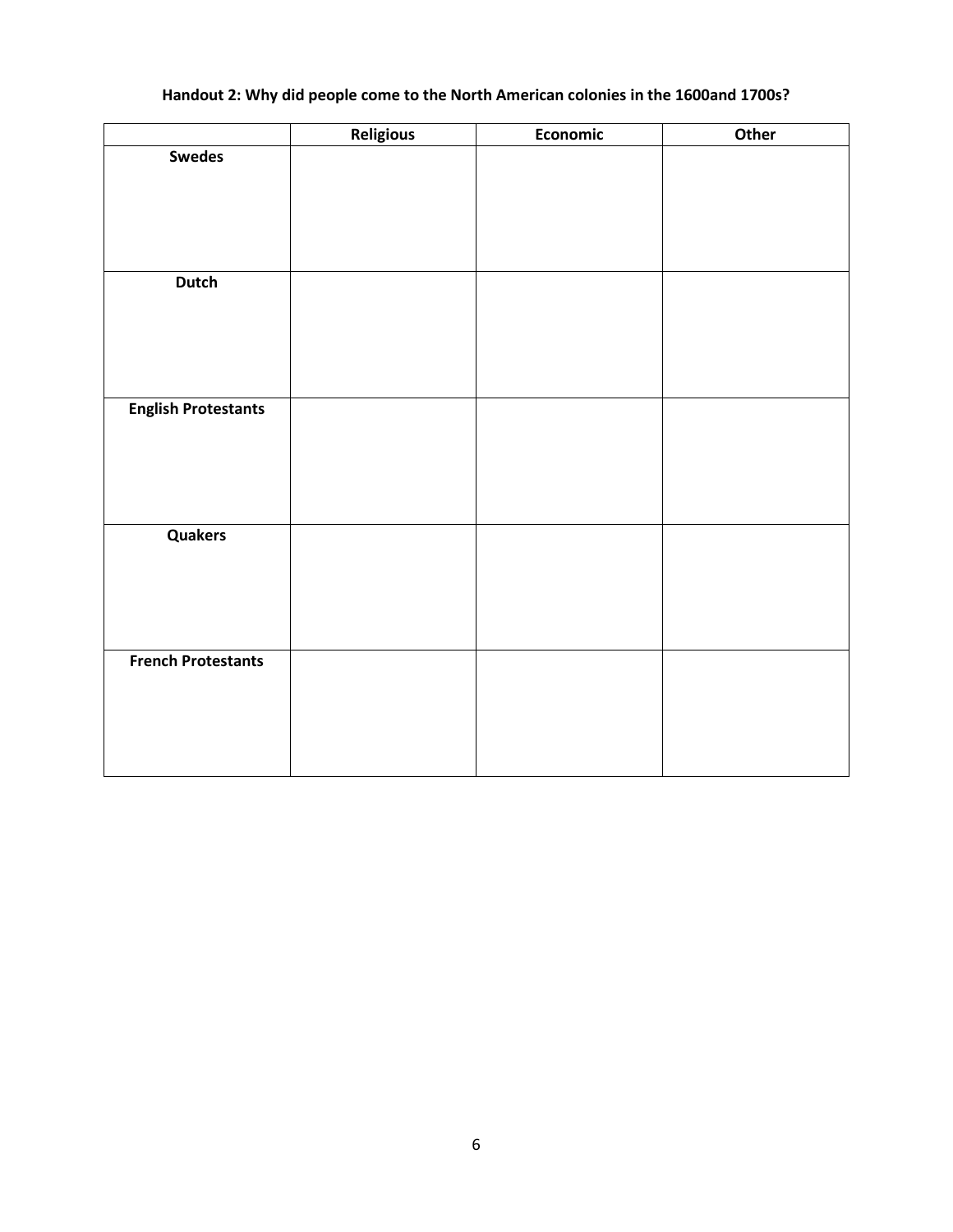### **Handout 3: Comparing freedoms**

|                        | Freedom | Ability to earn | Ability to travel | Ability to own |
|------------------------|---------|-----------------|-------------------|----------------|
|                        |         | income          |                   | property       |
| White Men              |         |                 |                   |                |
| White Women            |         |                 |                   |                |
| Indentured<br>Servants |         |                 |                   |                |
| Slaves                 |         |                 |                   |                |
| Children               |         |                 |                   |                |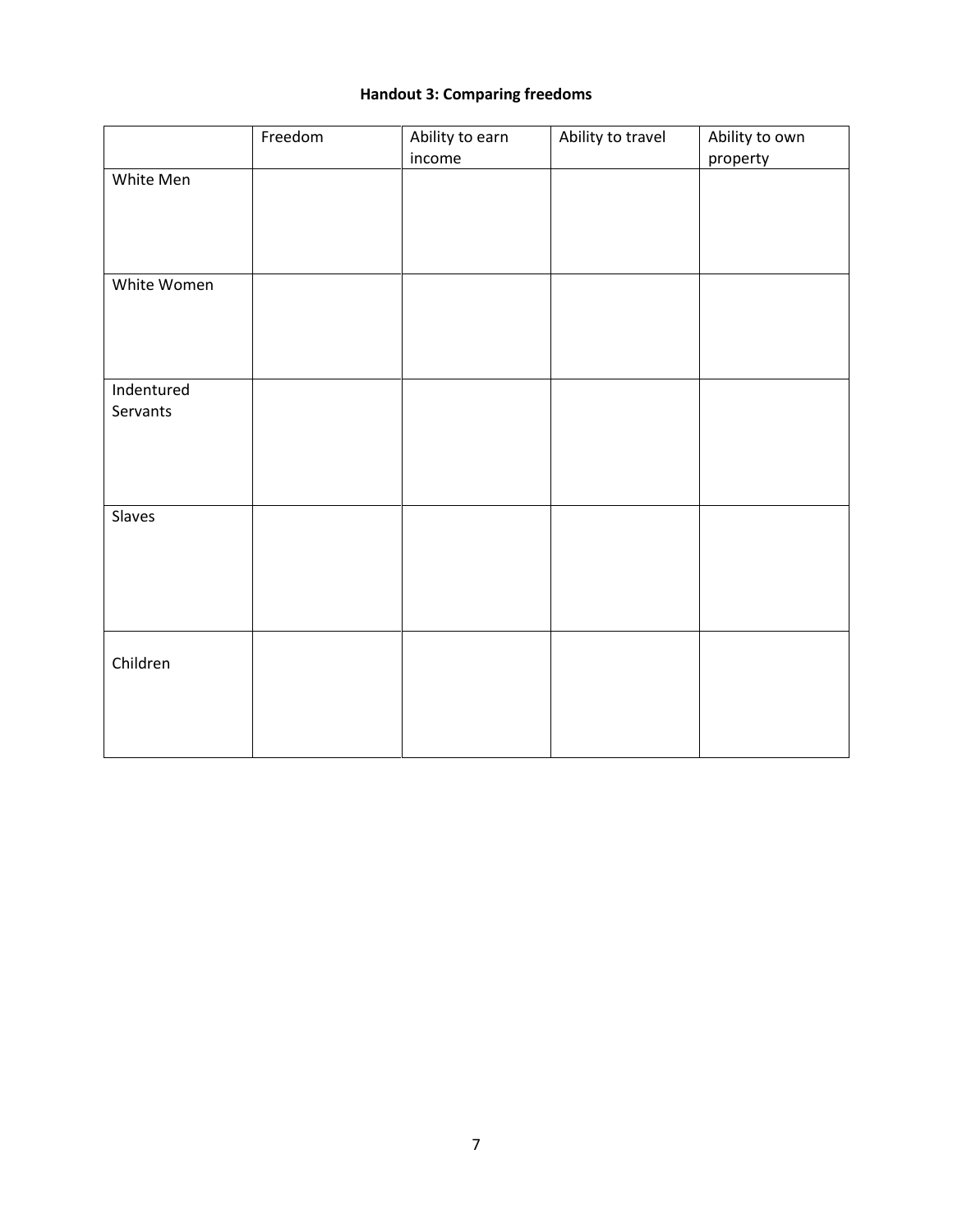# Handout 4: **COSTUME IDEAS FOR COLONIAL TIMES**

Hear Ye! Hear Ye! Below you will find some suggestions for costumes to wear on Colonial Day. Please note that costumes are *optional*, but they do add to the fun!

Pants for men:

- roll up your pants to the knee
- wear baseball or sweat pants with bottom elastic that can be pulled up to your knees

Socks:

- tall baseball or soccer socks
- knee socks for girls

### Shirts:

- plain button down/oxford shirt
- shirts with a ruffle

### Skirts:

- long skirt from a parent or sibling
- wear a white apron over the skirt

## Wig/Hair for men:

- cotton ball wig You can Google this! [\(http://www.ehow.com/how\\_4841899\\_powdered-wig-cotton-balls.html\)](http://www.google.com/url?q=http%3A%2F%2Fwww.ehow.com%2Fhow_4841899_powdered-wig-cotton-balls.html&sa=D&sntz=1&usg=AFQjCNGRBlYDG3I5F50UqEX9RtHNvbOCZA)
- a ponytail tied with a black or dark ribbon
- baby powder in your hair for the white wig effect

## Additional items for men:

- vest from a suit
- ascot/scarf around the neck

Additional items for women:

● shawl

Eyeglasses:

● rounded, wire framed glasses

Hats:

- Tri-corner hat for men will be made in social studies class
- Bonnet for women will be made in social studies class

## **PLEASE DO NOT GO OUT AND BUY ITEMS!!!!!**



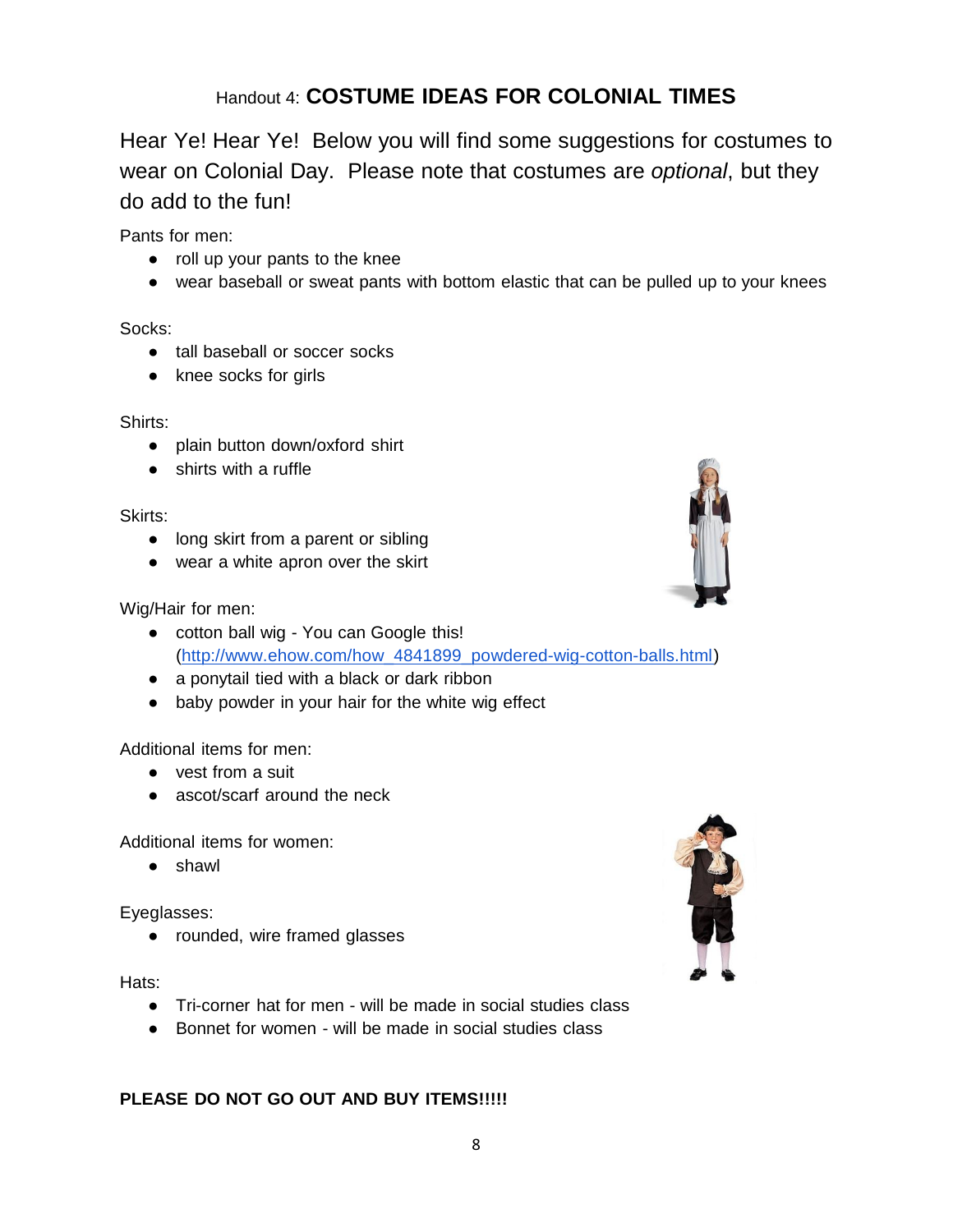## Handout 5: **COLONIAL DAY SAMPLE SCHEDULE**

| <b>Time</b>        | <b>Name of Activity</b>                                                                                                                                                                                                                                                                                                                                      |
|--------------------|--------------------------------------------------------------------------------------------------------------------------------------------------------------------------------------------------------------------------------------------------------------------------------------------------------------------------------------------------------------|
| $9:30 -$<br>10:00  | Opening Assembly (whole fifth grade)<br>• Town Crier<br><b>Reading of Proclamation</b><br>Musical Performance - singalong<br>$\bullet$<br>Recognition of Program Cover Contest Winners<br>$\bullet$                                                                                                                                                          |
| $10:00 -$<br>12:20 | Colonial Activities in Fifth Grade Homerooms & Off-team<br>Locations - 30 minutes each<br>• Colonial Tavern<br><b>Colonial Games</b><br>Quill & Ink<br>Native American Wampum Bracelets<br>$\bullet$<br><b>Colonial Dancing</b><br><b>Colonial Music</b><br>Quilting<br>Cross-Stitching<br><b>Colonial Artifacts</b><br>Tin Punching<br><b>Marble Making</b> |
| $12:20 -$<br>2:00  | Colonial Buffet Lunch & Colonial Outdoor Games (40 minutes each)<br>Game of Graces<br><b>Trap Ball</b><br>Hopscotch<br>Quoits<br>Rolling the Hoop<br>Tag                                                                                                                                                                                                     |
| 2:00<br>$-3:00$    | Old Barracks Fife & Drum Corps (whole fifth grade)                                                                                                                                                                                                                                                                                                           |
| $3:00 -$<br>3:45   | Reflection Activities in homerooms<br>Written response<br>Wordle<br>Illustrations<br>Storyboard                                                                                                                                                                                                                                                              |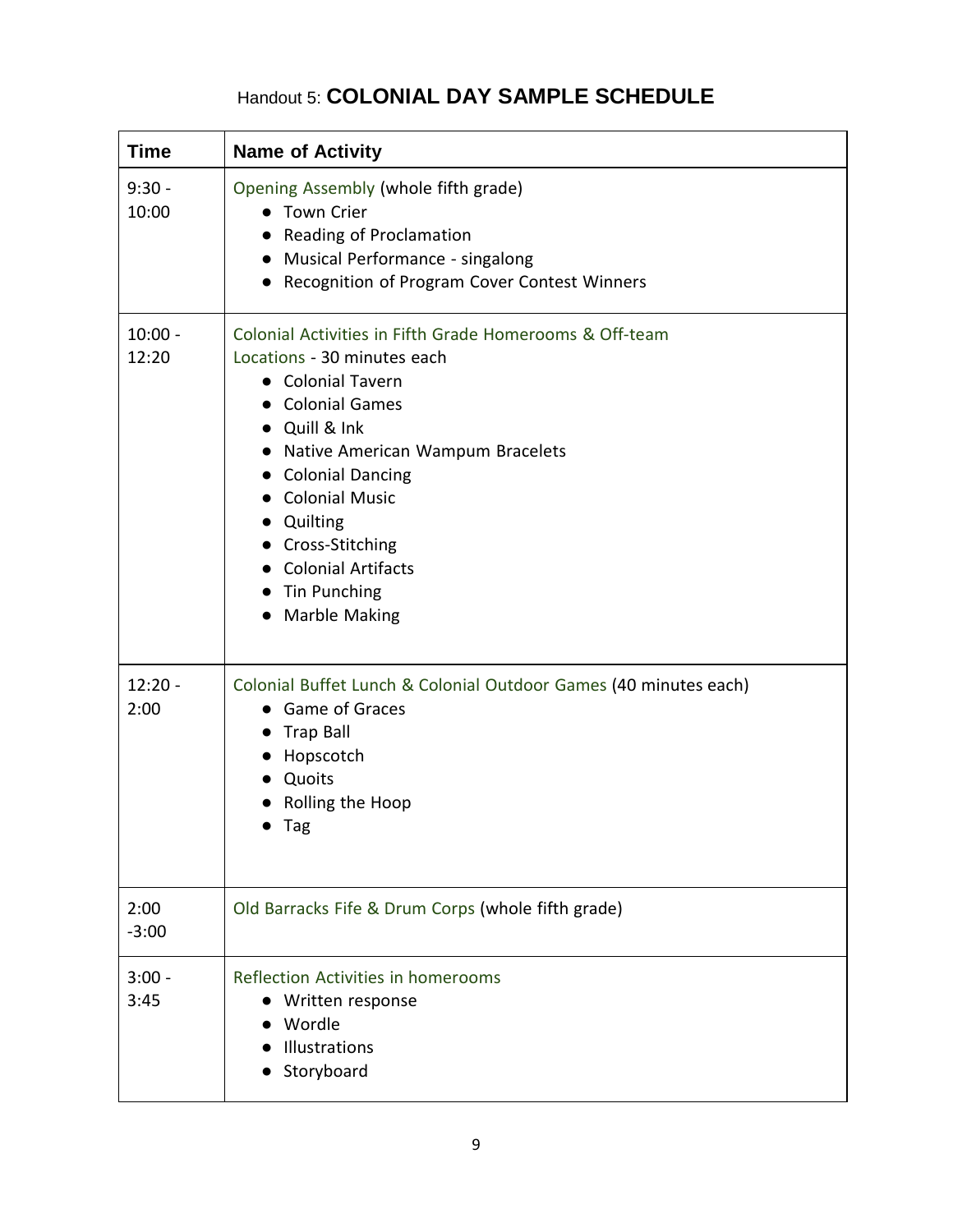# Handout 6: **PLANNING SCHEDULE FOR COLONIAL DAY**

| September | 1. Make list of vendors and presenters to contact for Colonial Day<br>2. Reach out to off team activity teachers who may lead activities.<br>3. Contact Milan Rose Photography<br>4. Contact District Media Person<br>5. Set Release Day for Colonial Committee to meet in May to organize materials for<br>distribution for Colonial Day.                                                                                                                                                                                                                                             |
|-----------|----------------------------------------------------------------------------------------------------------------------------------------------------------------------------------------------------------------------------------------------------------------------------------------------------------------------------------------------------------------------------------------------------------------------------------------------------------------------------------------------------------------------------------------------------------------------------------------|
| October   | 1. Contact vendors<br>2. Order supplies                                                                                                                                                                                                                                                                                                                                                                                                                                                                                                                                                |
| November  | 1. Colonial Ambassador Visits to fifth grade homerooms- put on calendar                                                                                                                                                                                                                                                                                                                                                                                                                                                                                                                |
| December  |                                                                                                                                                                                                                                                                                                                                                                                                                                                                                                                                                                                        |
| January   | 1. Reach out to Home and School for parent volunteers<br>2. Talk to Sodexo about special lunch                                                                                                                                                                                                                                                                                                                                                                                                                                                                                         |
| February  | 1. E-vites to special guests                                                                                                                                                                                                                                                                                                                                                                                                                                                                                                                                                           |
| March     | 1. Contact Mayor's office regarding Township Committee Meeting in May and Proclamation<br>2. Print Contest Flyers                                                                                                                                                                                                                                                                                                                                                                                                                                                                      |
| April     | 1. Recruit 6th grade Colonial Day Ambassadors<br>2. Notify 5th grade teachers about Colonial Day Ambassadors coming during Advisory.<br>3. Colonial Day Cover contest - announce<br>4. Scheduling<br>5. Reach out to Mayor - Proclamation<br>6. Generate enthusiasm for the day by creating a bulletin board/display of past<br>Colonial Day activities.                                                                                                                                                                                                                               |
| May       | 1. Distribute materials<br>2. Create Colonial Day hats in Social Studies<br>3. Select & train 6th grade Colonial Day Ambassadors<br>4. Notify 6th grade HR teachers and lunch aides<br>5. Send instant alert to parent volunteers<br>6. Extended HR dedicated to Colonial Day (run by 6th grade Colonial<br>Day Ambassadors)<br>7. Attend Township Committee Meeting / Proclamation<br>8. Print and copy Colonial Day programs<br>9. Release Day for Planning Committee<br>10. Discuss Colonial Day lunch with lunch aides<br>11. Scheduling<br>12. Easels for signs for outdoor games |
| May/June  | 1. Set date for next year.<br>2. Meet as a committee to reflect on the day to discuss what worked, what didn't work<br>3. Talk about assigning committee members specific jobs to complete<br>4. Supplies returned and organized into boxes and into closet<br>5. Make list of items that need to be replaced and not replaced<br>6. Thank yous - to parent volunteers, staff, etc.<br>7. Google Doc to staff for feedback                                                                                                                                                             |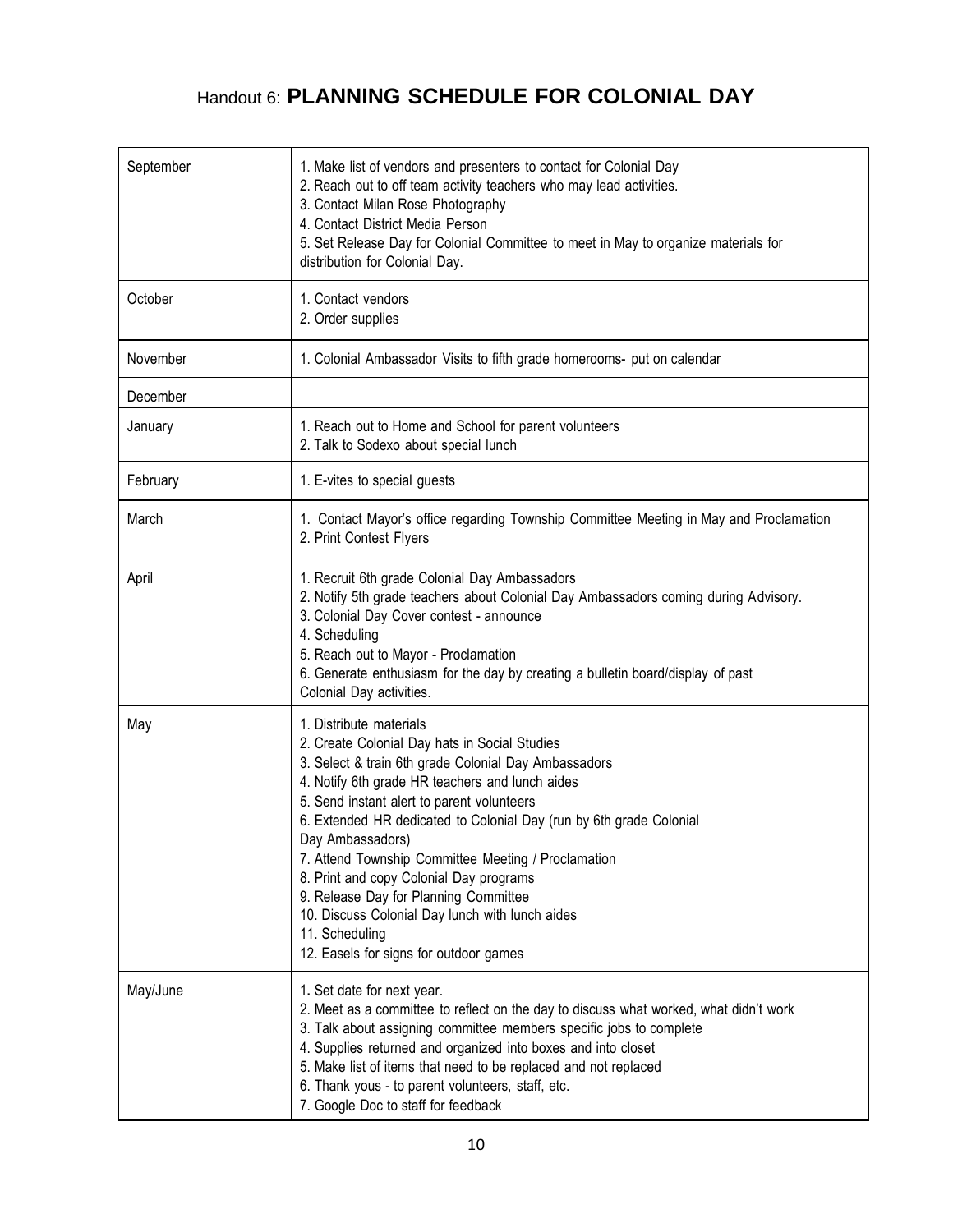## Handout 7: **AUTEN ROAD INTERMEDIATE SCHOOL COLONIAL DAY VENDORS**

| American Woodcrafters Supply Co.<br>(americanwoodcrafterssupply.com)<br>wooden circles for whirligigs<br>$\bullet$ | 1-800-245-5116    |
|--------------------------------------------------------------------------------------------------------------------|-------------------|
| Cooperman Company<br>(historylives.com)<br>colonial games                                                          | 1-802-463-9750    |
| John Neal Bookseller<br>(johnnealbooks.com)<br>containers for ink<br>٠                                             | 1-800-369-9598    |
| Kress Design 2<br>(kressdesign2.com)<br>poster of Rules of Civility<br>$\bullet$                                   | 1-814-954-7640    |
| Museum of Early Trades & Crafts<br>(metc.org)<br>craft presenters                                                  | 1-973-377-2982    |
| Nancy's Notions<br>(nancysnotions.com)<br>fabric for quilting<br>$\bullet$                                         | 1-800-833-0690    |
| Nasco<br>(enasco.com)<br>general art supplies                                                                      | 1-800-558-9595    |
| Old Barracks Museum<br>www.barracks.org<br>Fife & Drum Corps                                                       | 1-609-396-1776    |
| R.E. Davis Company<br>(redaviscompany.com)<br>colonial toys & games                                                | 1-419-833-1200    |
| Sax Arts & Crafts<br>(store.schoolspecialty.com)                                                                   | 1-800-558-6696    |
| <b>School Specialty</b><br>(www.schoolspecialty.com)                                                               | 1-888-388-3224    |
| ShopRite<br>local vendor                                                                                           | 1-800-746-7748 or |
| <b>Staples</b><br>(www.staples.com)                                                                                | 1-866-508-3656    |